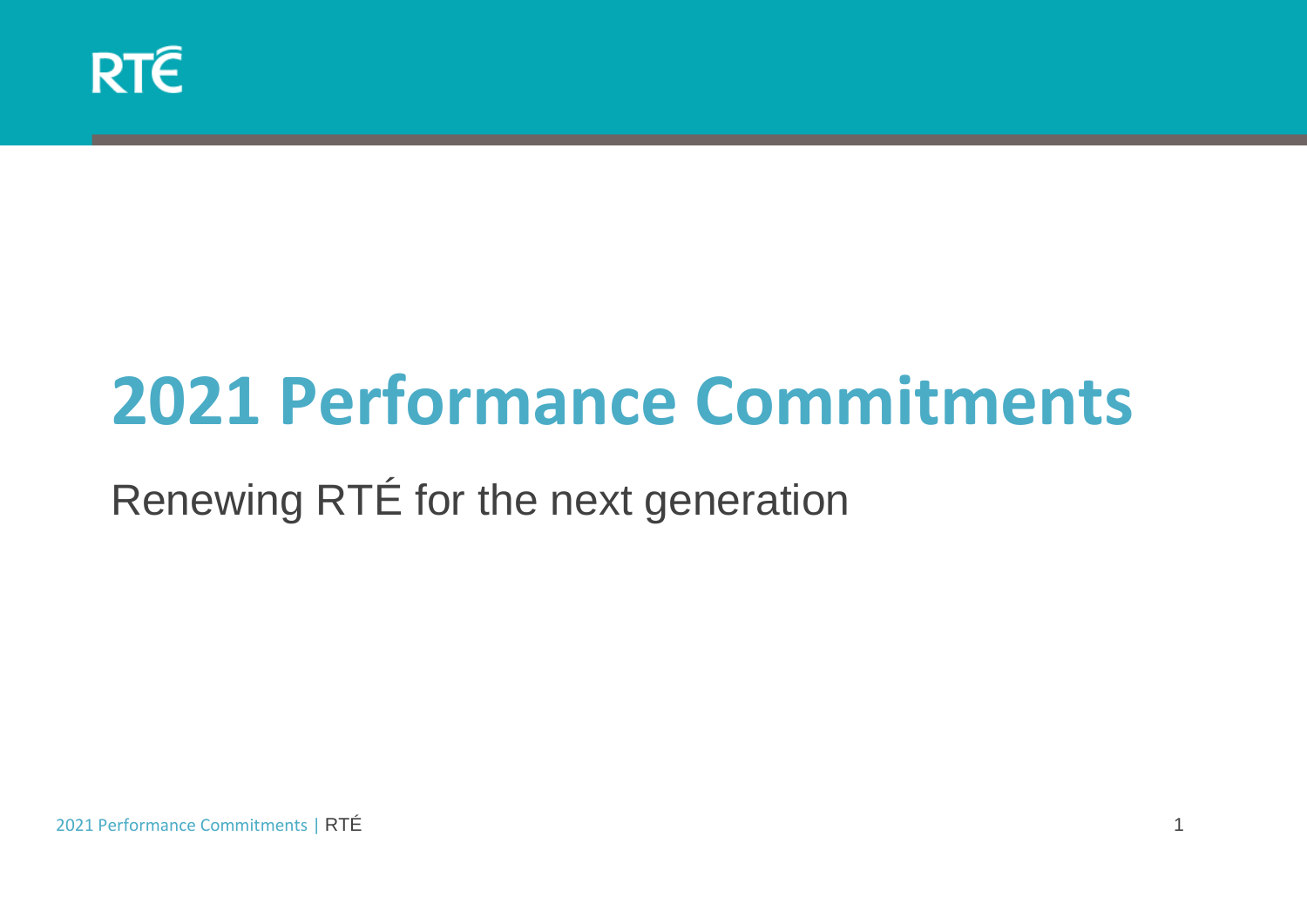### **RTE**

## **Introduction**

RTÉ shall, each year, prepare an Annual Statement of Performance Commitments ('ASPC' or 'commitments'), in accordance with its objects, its Statement of Strategy<sup>1</sup>, its Public Service Statement<sup>2</sup>, and including the activities to which the corporation intends to commit in that financial year and associated performance indicators. RTÉ will report each year in its Annual Report on the fulfilment or otherwise of its commitments*.* In accordance with S102(3) of the Broadcasting Act 2009, RTÉ's commitments for 2021 were submitted to the Broadcasting Authority of Ireland (BAI) in April 2021, and this publication makes them available on RTÉ.ie.

During 2019 RTÉ prepared a substantial revision to its 2018-2022 strategy that had been submitted to both the BAI and Government in late 2017. In August 2019 RTÉ presented its *Revised Strategy 2020-2024* (revised strategy) to Government. RTÉ's Commitments align with its revised strategy. RTÉ's direction is encompassed in its vision: *To champion Irish culture by, captivating audiences with trusted, engaging and challenging content, celebrating our country's rich diversity, and cultivating Ireland's talent.*

These commitments and related targets demonstrate how RTÉ intends to deliver on the second year of its revised strategy. As with 2020, Covid-19 which will have a bearing on how RTÉ might perform against the targets set. As the organisation strives to fulfil its public service remit via this revised strategic direction it must continue to contend with the tensions of securing public service goals while remaining dependent on a high level of commercial funding, and catering for popular interests, while serving minority cultures and interests.

<sup>1</sup> [RTÉ's Statement of Strategy](https://about.rte.ie/wp-content/uploads/2019/07/rte-public-service-statement-english.pdf)

<sup>2</sup> [RTÉ's Public Service Statement](https://about.rte.ie/wp-content/uploads/2019/07/rte-public-service-statement-english.pdf)

<sup>2021</sup> Performance Commitments | RTÉ 2022 Performance Commitments | RTÉ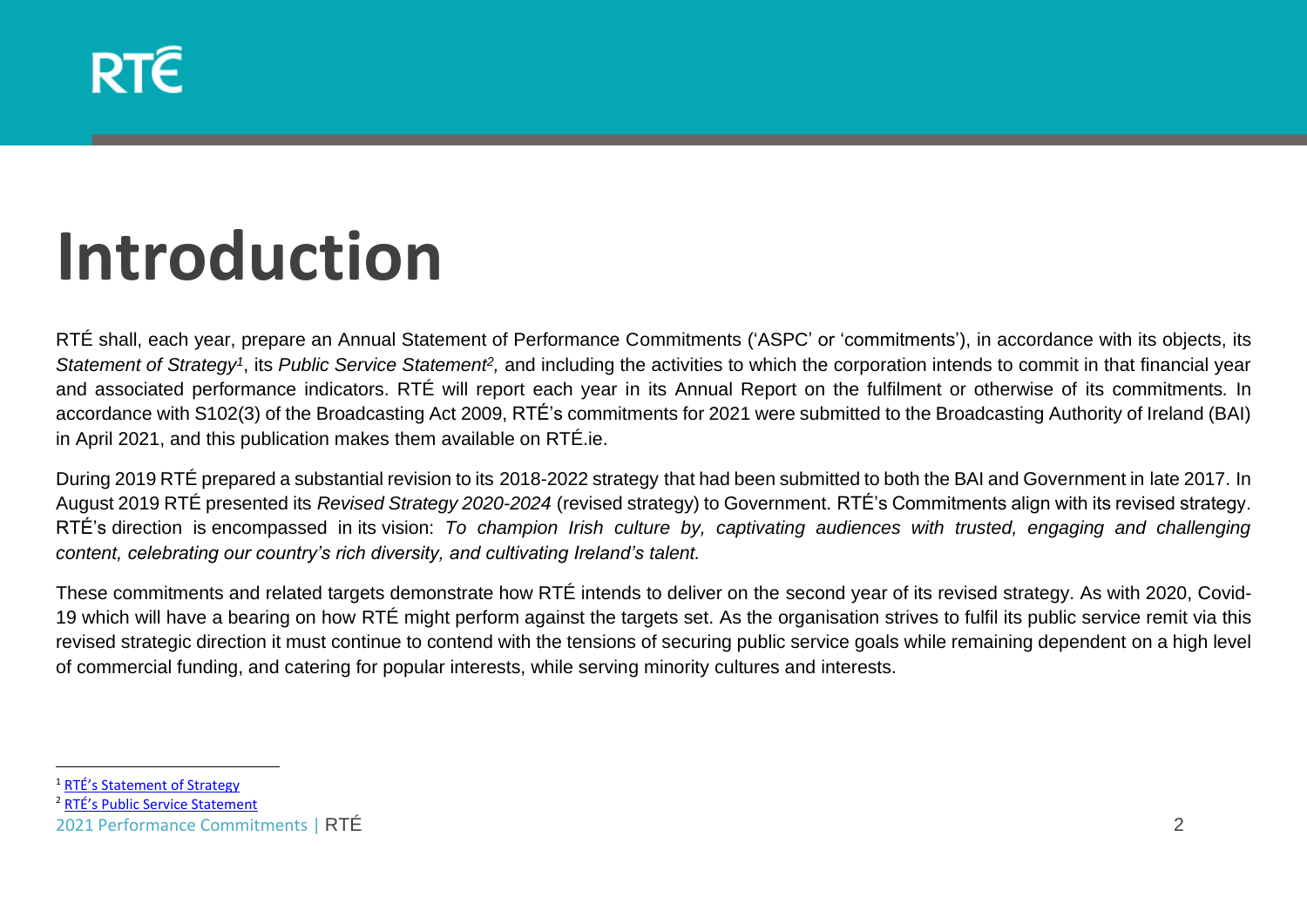RTÉ sees its contribution to Irish society and support for Ireland's democracy as integral to everything it does. It has been shown that strong public service media can enhance the functioning of societies. RTÉ has set a clear vision for the period of its strategy on how it aims to have a positive impact on Irish society, alongside each commitment are its Intended Public Impacts.

2021's ASPCs set out six commitments under three headings or strategic objectives: Audience, Content, and Sustainability.

Strategic objectives and commitments

#### **Audience – Deliver content relevant to all Irish audiences, serving everyone, everywhere**

- 1. Put the audience at the centre of decision making
- 2. Be where the audience is provide universal access, optimise linear, and adopt digital first

#### **Content – Captivate audiences through a more varied mix of quality content that tells Ireland's stories**

- 3. Provide trusted, challenging, and engaging content
- 4. Champion Irish culture
- 5. Celebrate diversity and cultivate Irish talent

#### **Sustainability – Protect the future of public service media through a sustainable RTÉ**

6. Protect the future of PSM through a sustainable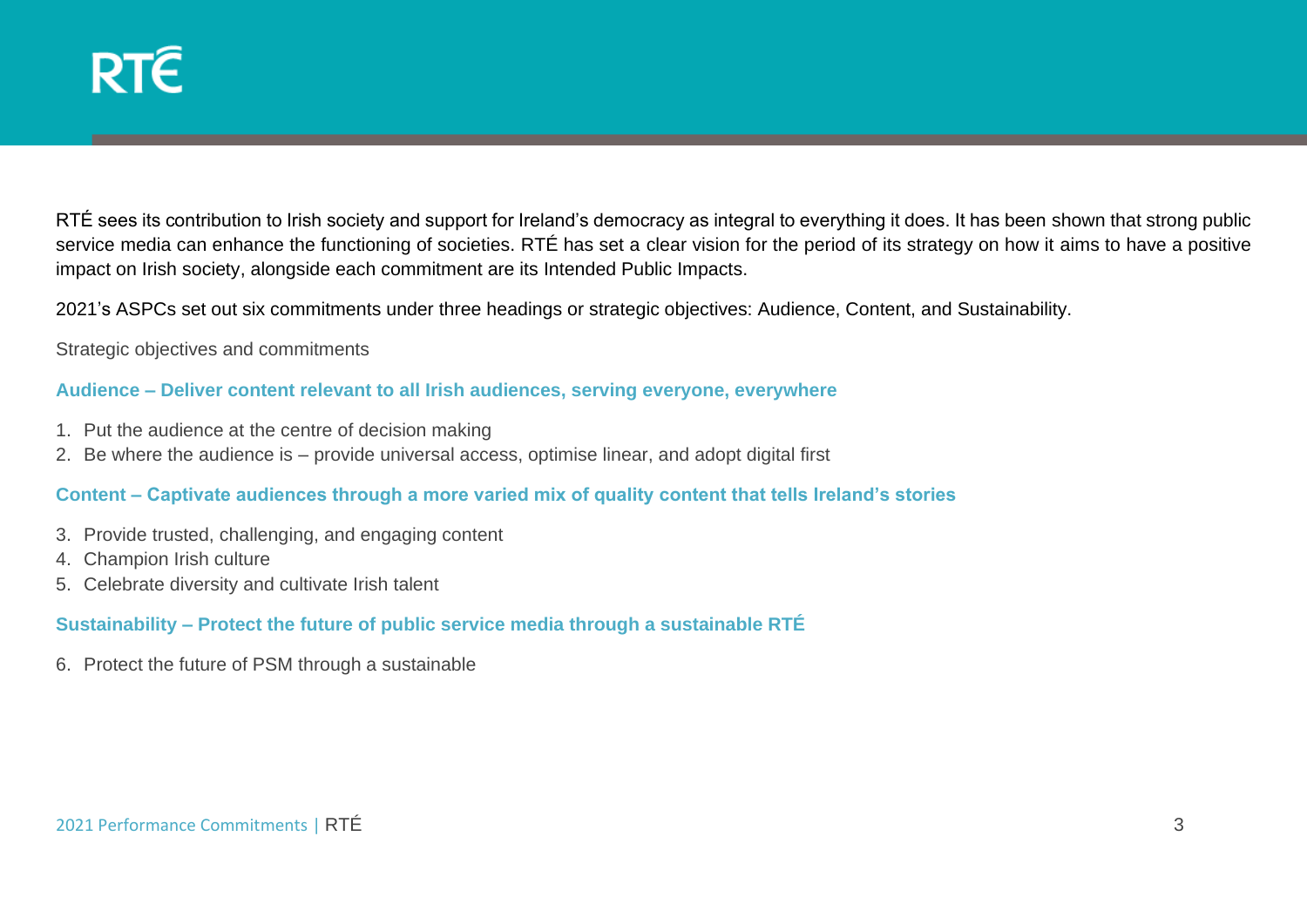RTÉ Performance Commitments with Measures (Year 2)

# **Audience**

### Deliver content relevant to all Irish audiences, serving everyone, everywhere.

| <b>Commitment</b> |                                  | <b>Intended Public Impacts</b>                                               | <b>Target Measure</b>                                                               | 2021<br><b>Target</b> |
|-------------------|----------------------------------|------------------------------------------------------------------------------|-------------------------------------------------------------------------------------|-----------------------|
|                   | Put the audience at              | Audience needs are central<br>to the delivery of PSM in                      | Maintain public perception that RTÉ is relevant to<br>a)<br>people in Ireland today | 80%                   |
|                   | the centre of decision<br>making | Ireland.<br>Irish people feel ownership<br>and connection with their<br>PSM. | Maintain public perception that RTÉ has high quality<br>b)<br>content and services  | 75%                   |

2021 Performance Commitments | RTÉ 4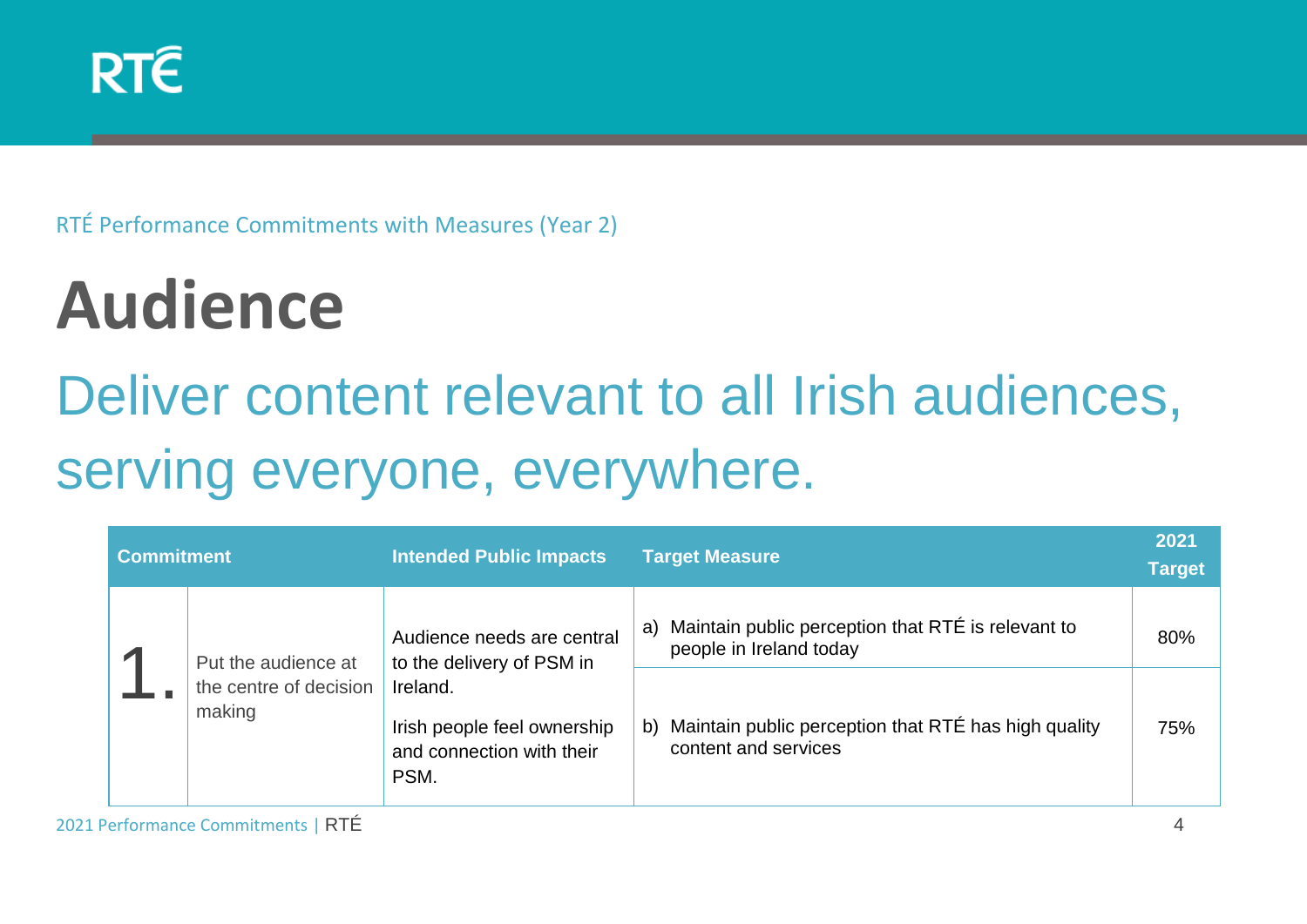| <b>Commitment</b> |                                                                                                                | <b>Intended Public Impacts</b>                                                                                                                                                                                                    | <b>Target Measure</b>                                                                                         | 2021<br><b>Target</b> |
|-------------------|----------------------------------------------------------------------------------------------------------------|-----------------------------------------------------------------------------------------------------------------------------------------------------------------------------------------------------------------------------------|---------------------------------------------------------------------------------------------------------------|-----------------------|
|                   | Be where the<br>audience is $-$<br>provide universal<br>access, optimise<br>linear, and adopt<br>digital first | The media needs of all<br>segments of Irish society<br>are fulfilled.<br>Young people are engaged<br>by Irish content and<br>services.<br>Innovation in media<br>production will engage<br>digital natives with Irish<br>content. | a) Maintain average weekly reach for all RTÉ services at<br>or above 90% (18+)                                | 90%                   |
|                   |                                                                                                                |                                                                                                                                                                                                                                   | b) Maintain average weekly reach for all RTÉ services at<br>or above 90% (18-34)                              |                       |
|                   |                                                                                                                |                                                                                                                                                                                                                                   | c) Grow RTÉ's average weekly reach via mobile and<br>online                                                   | 57%                   |
|                   |                                                                                                                |                                                                                                                                                                                                                                   | d) Maintain RTÉ television share (adults $15+$ , all day)                                                     | 26%                   |
|                   |                                                                                                                |                                                                                                                                                                                                                                   | e) Maintain RTÉ radio share (adults 15+, all day)                                                             | 30%                   |
|                   |                                                                                                                |                                                                                                                                                                                                                                   | Monitor and report on Time Spent with RTÉ<br>f)<br>(adults 15+ and adults aged 15-34)                         | Report                |
|                   |                                                                                                                | People will have easy and<br>immediate access to Irish<br>content on their device of<br>choice.                                                                                                                                   | g) Maintain public perception that RTÉ programmes and<br>services are easily accessible on a range of devices | 70%                   |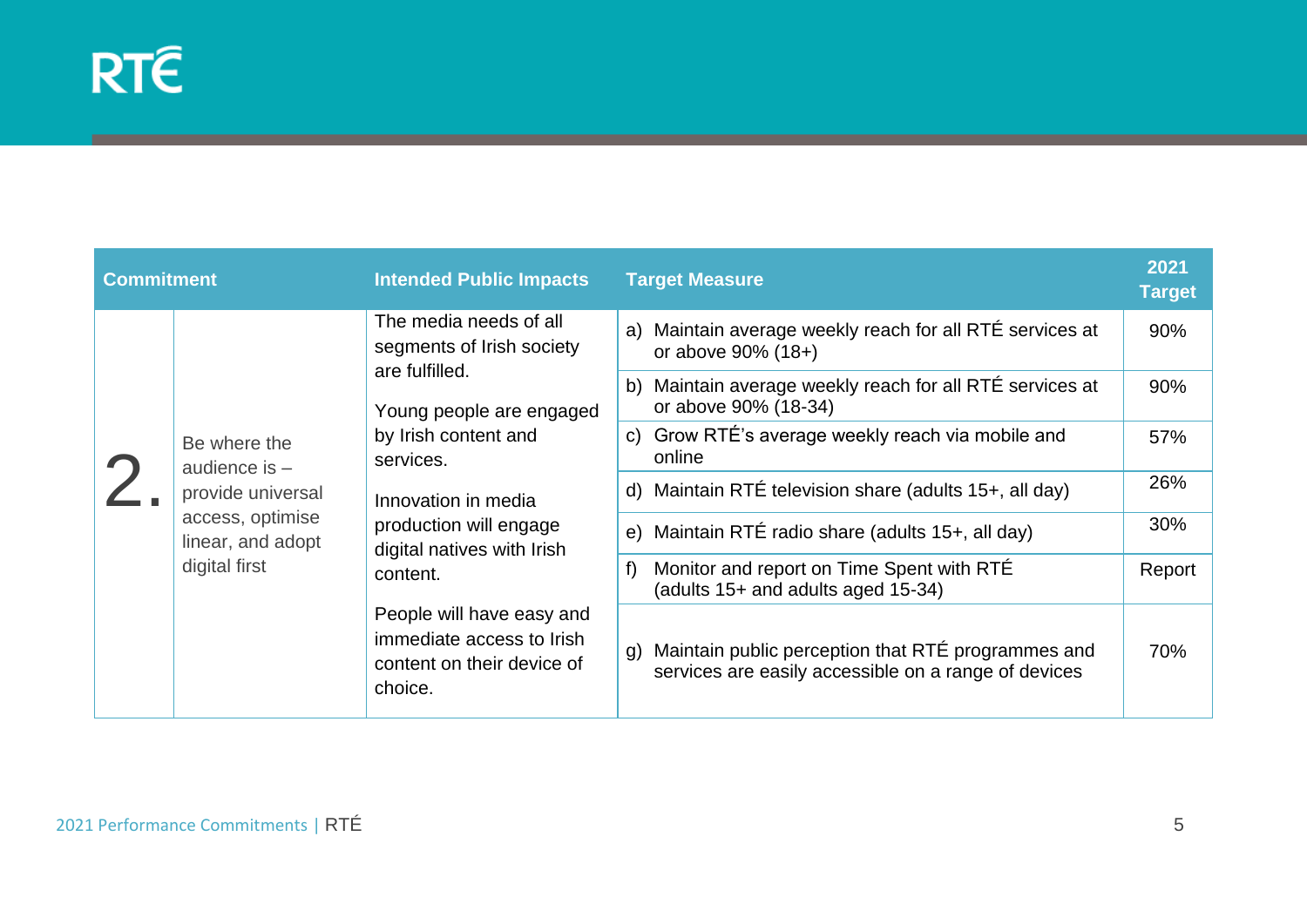RTÉ Performance Commitments with Measures (Year 2)

# **Content**

Captivate audiences through a more varied mix of quality content that tells Ireland's stories.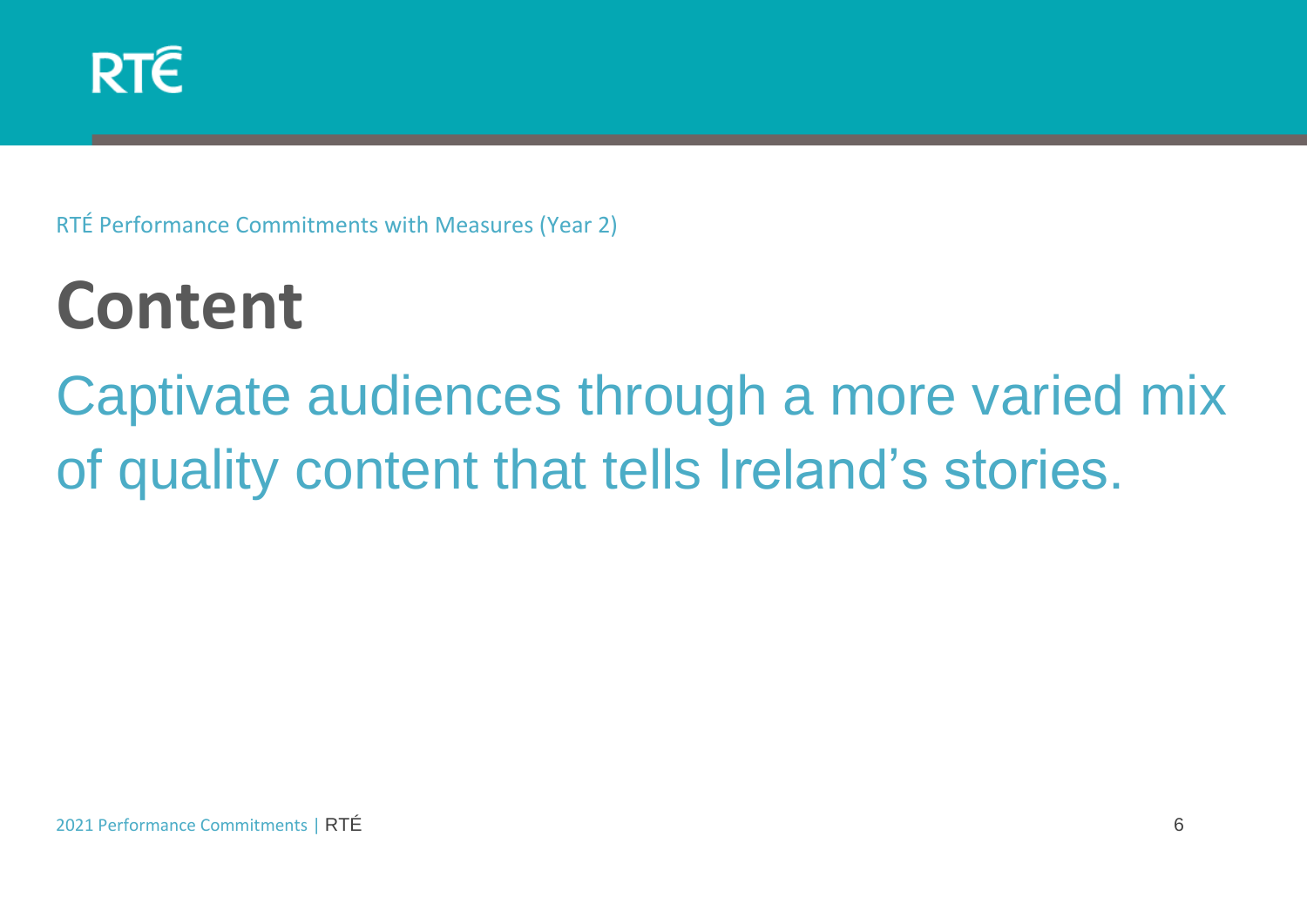| <b>Commitment</b> |                                                         | <b>Intended Public Impacts</b>                                                                                                                                                                                                                                                                                 |              | <b>Target Measure</b>                                                                                             | 2021<br><b>Target</b> |
|-------------------|---------------------------------------------------------|----------------------------------------------------------------------------------------------------------------------------------------------------------------------------------------------------------------------------------------------------------------------------------------------------------------|--------------|-------------------------------------------------------------------------------------------------------------------|-----------------------|
|                   | Provide trusted,<br>challenging and<br>engaging content | In the era of fake news, Irish people have a<br>trusted news source.<br>The powerful in Irish society are held to<br>account, wrongdoing and bad practice in<br>Irish institutions is exposed.<br>Education in Ireland is enriched through the<br>inclusion of different perspectives and ways<br>of learning. |              | a) Maintain public perception that RTÉ<br>provides trusted N&CA                                                   | 80%                   |
|                   |                                                         |                                                                                                                                                                                                                                                                                                                | b)           | Maintain public perception that RTÉ<br>generates national debate / political<br>discourse and gets people talking | 80%                   |
|                   |                                                         |                                                                                                                                                                                                                                                                                                                | $\mathbf{C}$ | Maintain public perception that RTÉ<br>keeps me well informed                                                     | 80%                   |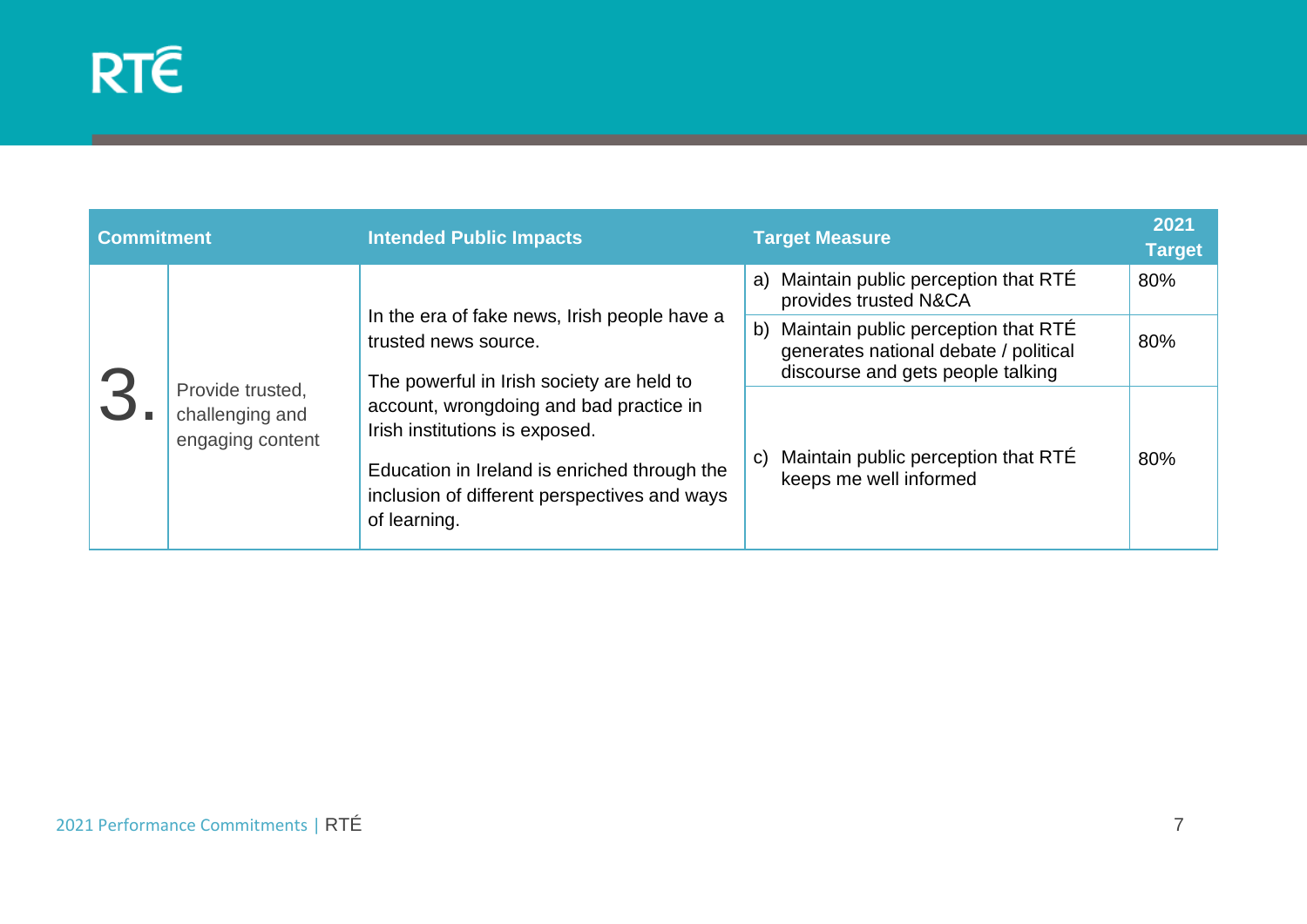| <b>Commitment</b> |                           | <b>Intended Public Impacts</b>                                                                                                                                                                                                                                                                                                                                                                                                                                                                                                                                                                     | <b>Target Measure</b>                                                                                               | 2021<br><b>Target</b>   |
|-------------------|---------------------------|----------------------------------------------------------------------------------------------------------------------------------------------------------------------------------------------------------------------------------------------------------------------------------------------------------------------------------------------------------------------------------------------------------------------------------------------------------------------------------------------------------------------------------------------------------------------------------------------------|---------------------------------------------------------------------------------------------------------------------|-------------------------|
|                   | Champion Irish<br>culture | Public discourse is stimulated, and a mirror<br>is held up to contemporary Irish society.<br>Irish people will benefit from the rich audio-<br>visual heritage delivered through a state-of-<br>the-art PSM archive.<br>Pride in our national identity is strengthened<br>through engagement with the cultural and<br>sporting experiences that bind us as a<br>nation.<br>Irish children will see their experiences and<br>hear their own voices on screen, on radio<br>and online.<br>The Irish language will grow in prominence<br>and become an integral part of the Irish<br>media landscape. | Maintain public perception that RTÉ is<br>a)<br>an important part of Irish life                                     | 80%                     |
|                   |                           |                                                                                                                                                                                                                                                                                                                                                                                                                                                                                                                                                                                                    | Maintain public perception that RTÉ<br>b)<br>enables me to connect with national<br>events                          | 80%                     |
|                   |                           |                                                                                                                                                                                                                                                                                                                                                                                                                                                                                                                                                                                                    | Maintain public perception that RTE<br>$\mathsf{C}$<br>devotes the right amount of time to<br>children's programmes | 50%                     |
|                   |                           |                                                                                                                                                                                                                                                                                                                                                                                                                                                                                                                                                                                                    |                                                                                                                     |                         |
|                   |                           |                                                                                                                                                                                                                                                                                                                                                                                                                                                                                                                                                                                                    | Maintain public perception that RTE<br>$\mathsf{d}$<br>provides a comprehensive service for<br>Irish speakers       | 60%                     |
|                   |                           |                                                                                                                                                                                                                                                                                                                                                                                                                                                                                                                                                                                                    | Maintain RTÉ RnaG weekly reach<br>e)<br>among adults 15+                                                            | 3%                      |
|                   |                           |                                                                                                                                                                                                                                                                                                                                                                                                                                                                                                                                                                                                    |                                                                                                                     | Deliver on<br>the 2018- |
|                   |                           |                                                                                                                                                                                                                                                                                                                                                                                                                                                                                                                                                                                                    | f)<br>Meet the '365 provision' to TG4 as per S120<br>requirements of the Act                                        | 2022<br>protocol        |
|                   |                           |                                                                                                                                                                                                                                                                                                                                                                                                                                                                                                                                                                                                    |                                                                                                                     | agreement               |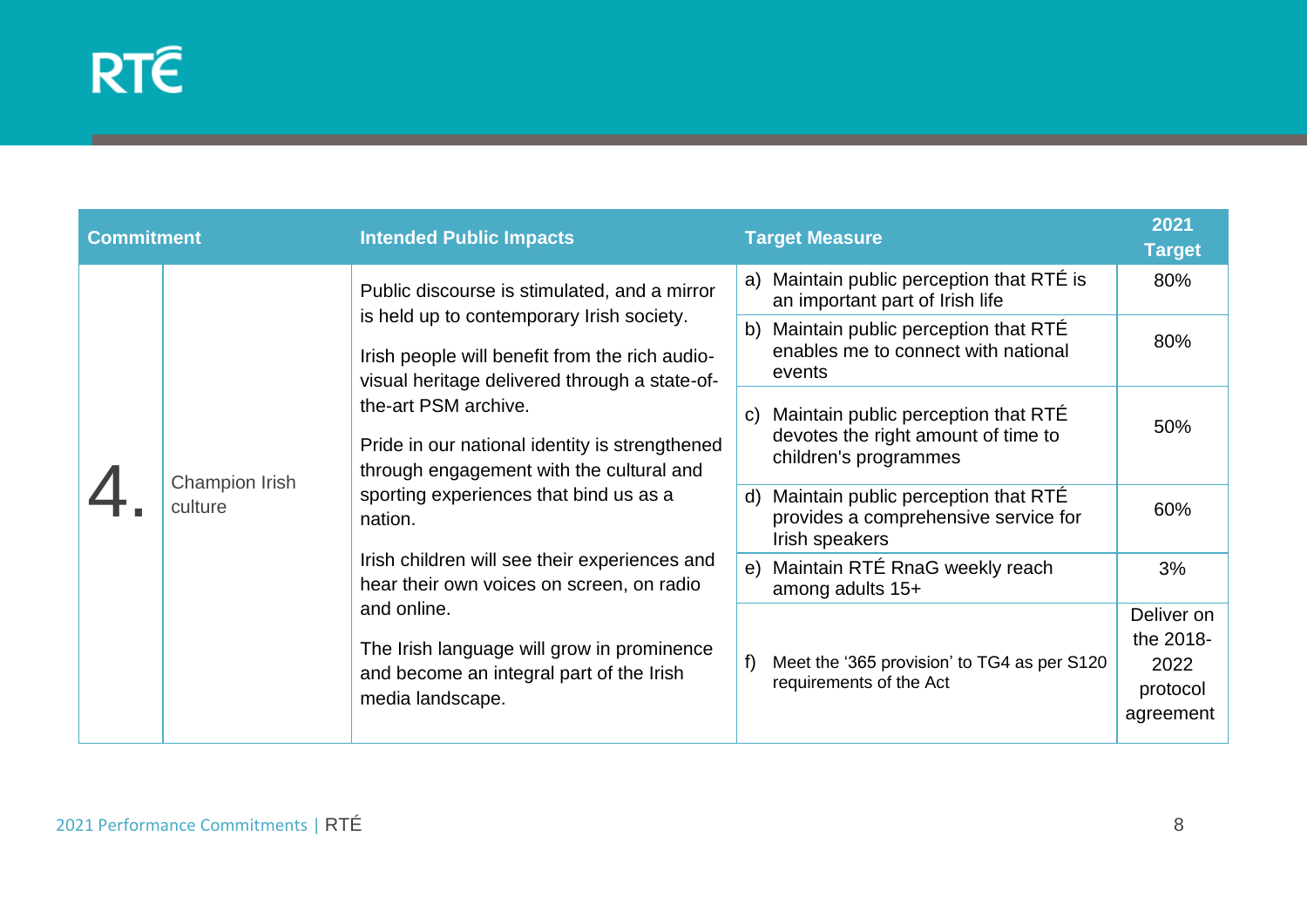| <b>Commitment</b> |                                                      | <b>Intended Public Impacts</b>                                                                                                                                                                                                                   | <b>Target Measure</b>                                                                                                                                               | 2021<br><b>Target</b>                                           |
|-------------------|------------------------------------------------------|--------------------------------------------------------------------------------------------------------------------------------------------------------------------------------------------------------------------------------------------------|---------------------------------------------------------------------------------------------------------------------------------------------------------------------|-----------------------------------------------------------------|
|                   | Celebrate diversity<br>and cultivate Irish<br>talent | People from every part of Irish society<br>see their experiences represented in<br>their PSM organisation and feel<br>included.                                                                                                                  | a) Grow public perception that RTÉ reflects current Irish<br>society                                                                                                | 80%                                                             |
|                   |                                                      |                                                                                                                                                                                                                                                  | Grow public perception that RTÉ has a range of new<br>b)<br>faces and voices on air                                                                                 | 62%                                                             |
|                   |                                                      | There is a heightened awareness of<br>the diversity of Irish society and<br>enhanced social cohesion.                                                                                                                                            | Maintain high proportion of RTÉ Radio's FM output<br>$\mathbf{C}$<br>as first-run indigenous                                                                        | 80%                                                             |
|                   |                                                      |                                                                                                                                                                                                                                                  | Maintain high proportion of indigenous hours as a %<br>d)<br>of total peaktime hours on RTÉ One                                                                     | 75%                                                             |
|                   |                                                      | Ireland has a consistently creative and<br>innovative PSM.<br>The creative economy in Ireland<br>experiences growth and is<br>strengthened and developed.<br>Irelands existing and emerging<br>creative talents are showcased and<br>celebrated. |                                                                                                                                                                     | €<br>40.2m                                                      |
|                   |                                                      |                                                                                                                                                                                                                                                  | Increase investment in the Independent Production<br>e)<br>Sector subject to public funding increases and meet<br>statutory spending requirements (s116 of the Act) | (and<br>address<br>the 2020<br>shortfall<br>due to<br>Covid 19) |
|                   |                                                      | Compelling Irish stories are told in a<br>universal and powerful way.                                                                                                                                                                            | Grow public perception that RTÉ One is good for<br>Irish drama                                                                                                      | 70%                                                             |
|                   |                                                      |                                                                                                                                                                                                                                                  | Maintain public satisfaction with the quality of culture<br>q)<br>and arts on RTE                                                                                   | 67%                                                             |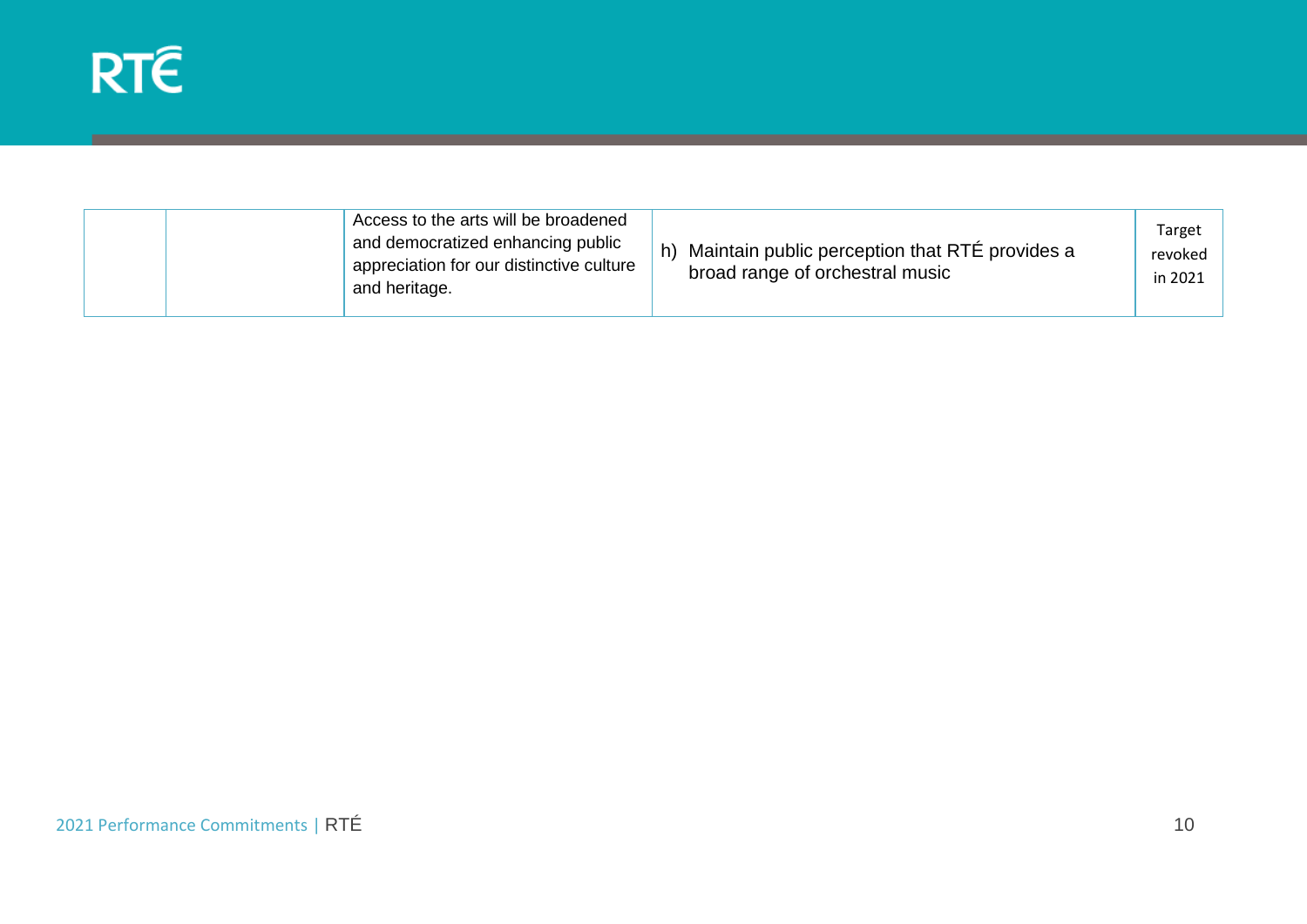RTÉ Performance Commitments with Measures (Year 2)

# **Sustainability**

### Protect the future of Public Service Media through a sustainable RTÉ